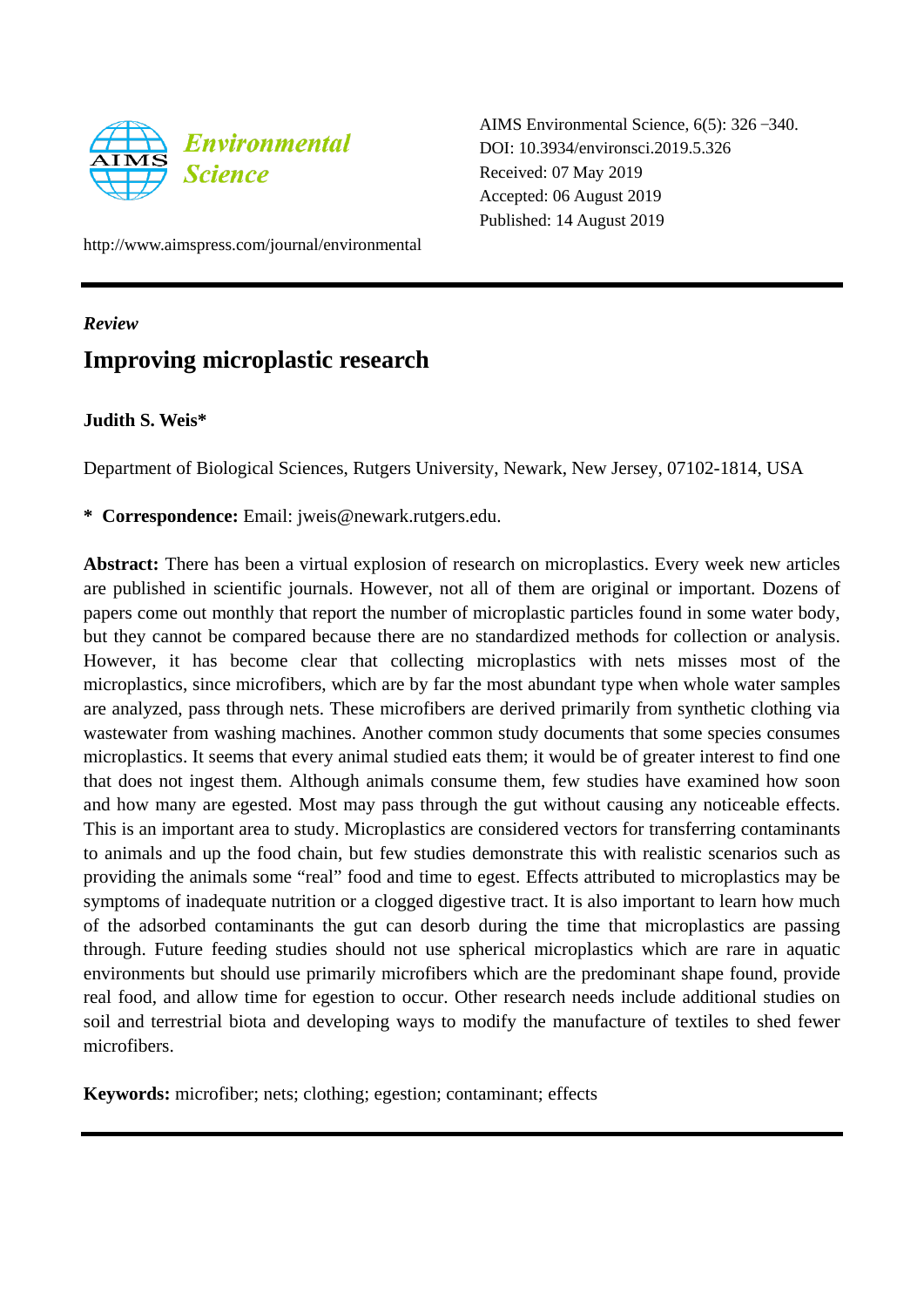While plastic items like bottles, bags, and balloons are highly visible litter and well-known as ugly eyesores and hazards to wildlife, there is another form of plastic that is generally not visible but is far more numerous and may be equally or more hazardous in the environment. This is microplastic, small pieces ranging from 5 mm in size down to microscopic. Microplastics are categorized as primary microplastic – that which was always tiny, and secondary microplastic-which results from the fragmentation of larger pieces. As with larger pieces, microplastics represent a variety of different polymers, such as polyethylene, polystyrene, etc. They are found in a variety of shapes, including spheres, fragments, films, and fibers. In the past decade there has been a great amount of study on microplastics – where they come from, where they are found, how organisms interact with them, and what effects they may have on the organisms and the ecosystem. Most of these studies have focused on the marine environment since that is where they were initially detected, but they have subsequently been found to be abundant in freshwater and terrestrial environments as well. This review examines the research, emphasizing aquatic environments, and suggests avenues for improving future research.

### **2. Counting microplastics in the environment**

Perhaps the most common type of study is one in which researchers count the number of microplastic (MP) particles in their nearby stream, river, estuary, ocean, or lake. Results are consistent: microplastics are found everywhere they are sought, including the deep-sea trenches [1,2], freshwater lakes [3] drinking water [4] outdoor and indoor air [5,6] including remote mountaintops [7] and soils [8]. Thus, it has been adequately demonstrated that MPs are ubiquitous, and it is not necessary to count them in all water bodies. Furthermore, since there are no standardized methods or protocols, it is not possible to compare concentrations in one locality to those in other places or to examine trends over time.

Some researchers count them under a microscope while others use sophisticated chemical analysis such as GC-MS (Gas chromatography-mass spectrometry), Raman Spectroscopy, or Fourier Transform Infrared (FTIR) spectroscopy and can delineate the relative amounts of different plastic polymers. Both FTIR and Raman spectroscopy are used for the quick detection of MPs including microfibers. While counting particles under a microscope is useful and appropriate for citizen science projects and educational programs, perhaps it is no longer appropriate for journal articles, particularly because this method has a very high error rate [9] and can easily confuse plastic microfibers with cotton ones. GESAMP [10] has recently released a report about methods for sampling plastics, including recommendations.

MPs are found in the air, in "fallout" from the air and in the soil; they clearly are present in terrestrial as well as aquatic environments, partly because sewage sludge is often applied on land. There has been little attention paid to their occurrence in the air [11], but in urban air they have been found to be predominantly microfibers from synthetic textiles [12]. It is therefore important to investigate intake via inhalation by terrestrial animals including humans. Since MPs alter the physical properties of soils [8] it is important to investigate uptake by and effects on soil biota. In an early study, it was found [13] that they have transient effects reducing germination in seeds of *Lepidium sativum*.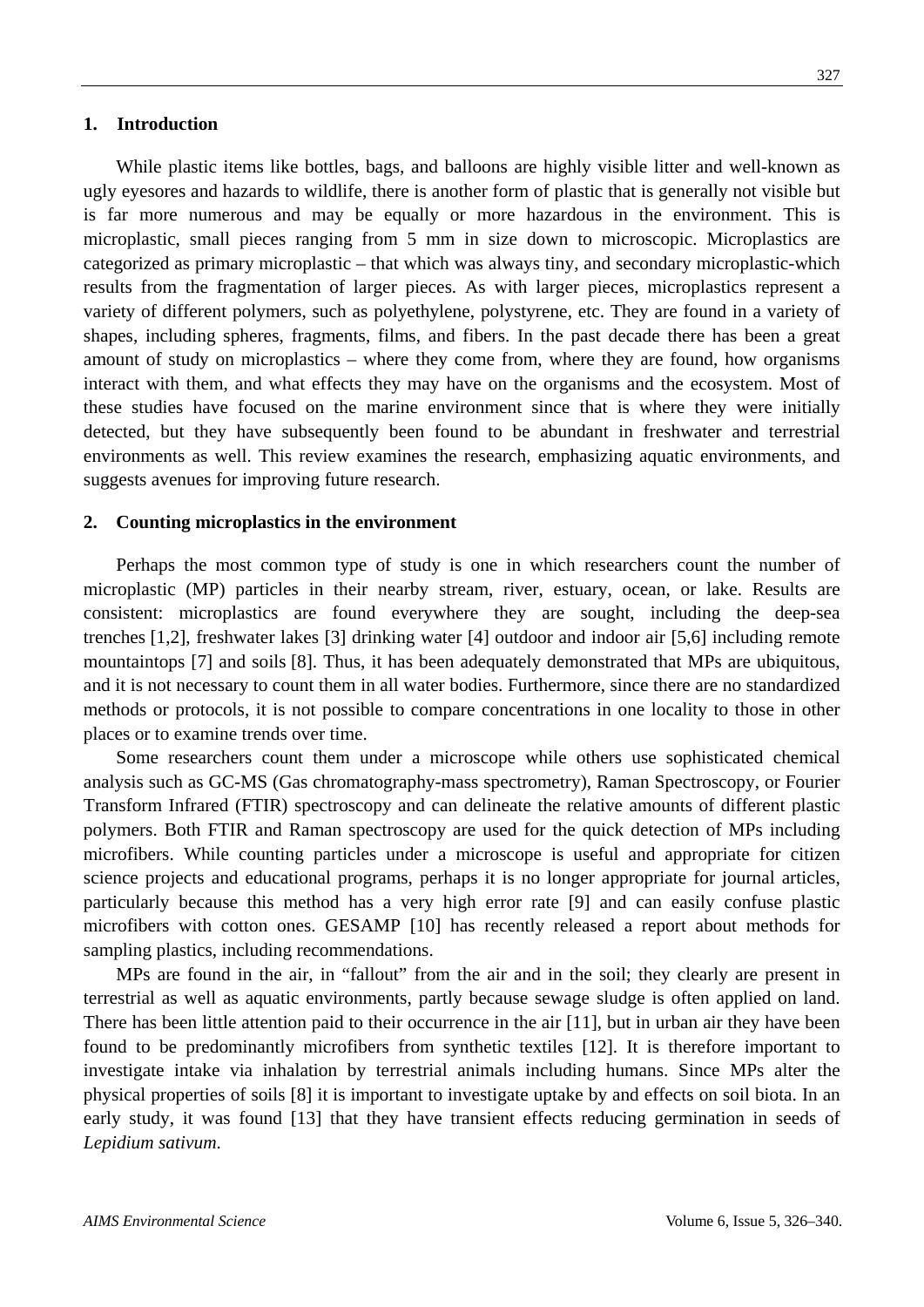Recommendations: Rather than continuing to use microscopes to count numbers in additional water bodies, we should use chemical analysis to learn chemical composition. Standard methods for collection and analysis are greatly needed to enable comparisons. More study of MPs in air and soil is needed.

## **3. Collecting methods**

The numbers of MP found in the counting studies are highly dependent on the method used for collecting the samples. While some researchers use plankton nets (e.g. bongo, manta) to sample the surface layers of the water, those who examine whole water samples obtain very different results. Long thin MPs, namely microfibers, tend to go through holes in nets (as do long thin phytoplankton). Rocha-Santos and Duarte [14] evaluated various sampling methods and approaches. Samples from net collections show microfibers to be much less abundant than in whole water samples. Green et al. [15] reported that manta, bongo and plankton nets may underestimate concentrations of microplastic fibers by three to four orders of magnitude compared to grab (whole water) methods. A meta-analysis [16] found "average sample composition in the water column was 52% fibers, followed by 29% fragments, with other particle morphologies including beads/spherules, films, foams, and others making up only a small proportion" Carr et al. [17] found that over 80% of the MPs in the ocean and freshwater were fibers, and Constant et al. [18] indicated that microfibers were the dominant form of beached MPs.

Browne et al. [19] found that microfibers, an important component of MPs in sediments, were derived from clothing via wastewater from washing machines. Proportions of polyester and acrylic fibers used in synthetic clothing resembled those in habitats receiving sewage effluent. Experiments sampling wastewater from washing machines found that a single garment can produce almost 2000 fibers in a single wash. It is estimated that in a single laundry wash, approximately 121,465 acrylic, 82,672 polyester, and 22,992 poly-cotton microfibers are released into the ocean [\(https://www.vox.com/the-goods/2018/9/19/17800654/clothes-plastic-pollution-polyester-washing](https://www.vox.com/the-goods/2018/9/19/17800654/clothes-plastic-pollution-polyester-washing-machine)[machine\)](https://www.vox.com/the-goods/2018/9/19/17800654/clothes-plastic-pollution-polyester-washing-machine). IUCN [20] reported on the sources of the microfibers and found that two-thirds of the releases were due to the laundering of synthetic textiles, and to the erosion of tires while driving. The third important contribution was city dust. Personal care products accounted for only 2% of the global release of primary microplastics to the ocean.

Recommendations: In order to get representative samples from aquatic environments, grab (whole water) samples are required rather than nets.

#### **4. Analysis of different polymers**

Some types of polymers tend to float, and others are denser and tend to sink, so collecting from surface waters does not give a representative sample of the different types of polymers present. Since MPs differ in chemical composition, size, shape, color, density, and effects on biota, they should be regarded as a suite of contaminants, somewhat comparable to metal pollutants, and samples should be characterized that way [21]. Microfibers from clothing, the most abundant type of MP in the water (e.g. polyester and acrylic), tend to sink rather than float [22], as all MPs found in deep-sea organisms were fibers.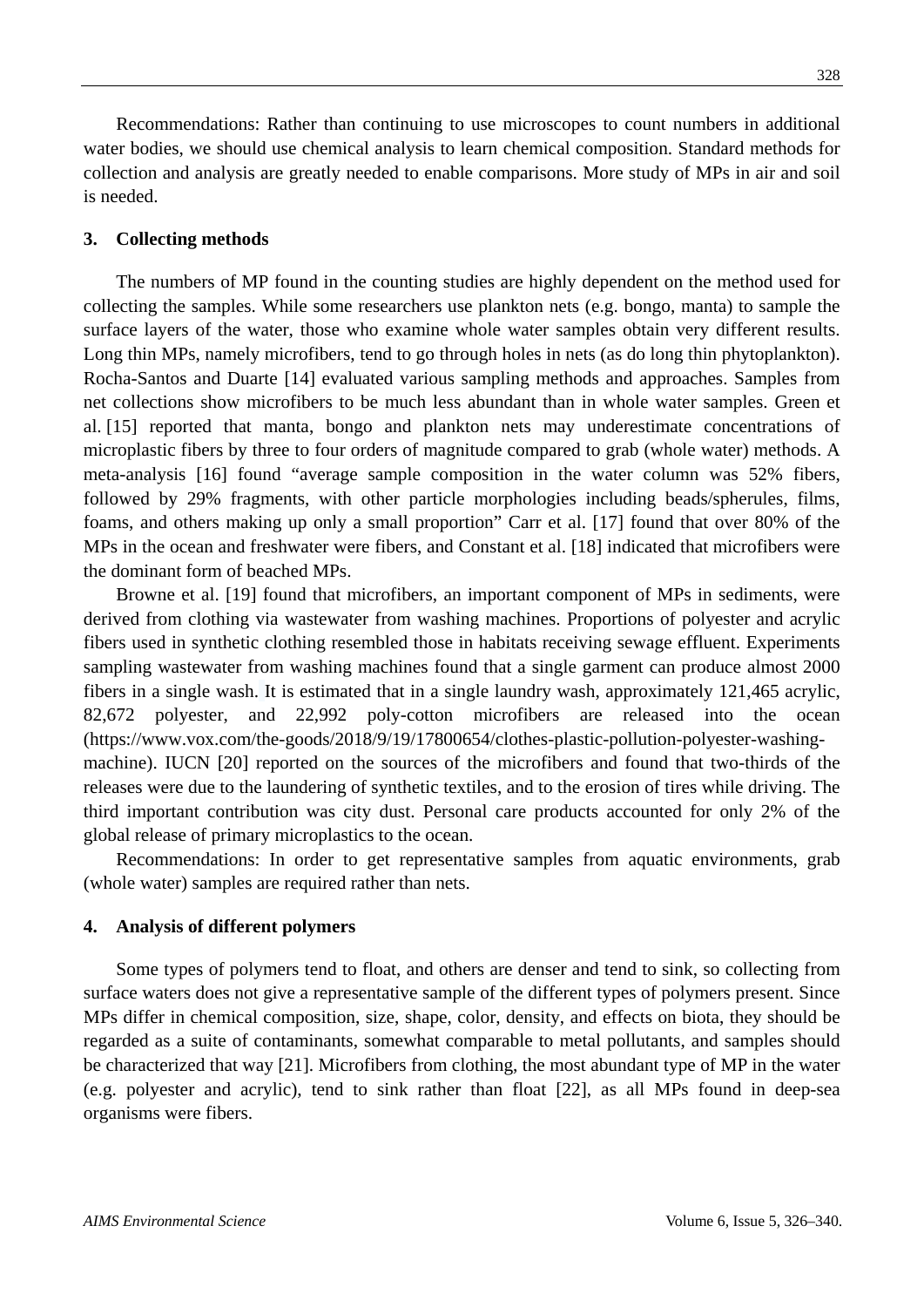Ingestion has been reported in marine mammals, birds, fishes, macroinvertebrates and plankton. Almost as common as papers documenting the numbers of MPs in a body of water are papers demonstrating that some species of aquatic animal consumes them. Most of the plastics found inside animals in the field are microfibers, which may reflect the relative abundance in the environment, or perhaps that they are not egested as readily as other shapes [23].

Some papers go beyond merely reporting that "species X eats microplastics" and investigate why. Ory et al. [24] compared MPs and planktonic organisms in surface waters and as food of Amberstripe scads (*Decapterus muroadsi*) along the coast of Rapa Nui (Easter Island) to see if fish ingest MPs resembling their natural prey. Eighty percent of the fish ingested mainly blue polyethylene fragments similar in color and size to the blue copepods they normally consume, suggesting that these fish select floating MPs that resemble their natural planktonic food.

Some studies indicate that the bacterial microfilm around the particles is what makes them attractive to consumers [25]. This would at least provide a little nutrition to the animal. Other studies suggest that the attractant for corals is the plastic itself rather than the biofilm [26]. Since the biofilm may concentrate metal pollutants [27] and toxin-producing microbes e.g. *Pfiesteria piscicida* [28], it may be a source of toxicity as well as nutrition to consumers.



**Figure 1.** Factors that could influence the bioavailability of microplastics to zooplankton. Reprinted from Botterell et al. [29]. Open source publication, no permission required.

Botterell et al. [29] reviewed the bioavailability and effects of MPs on marine zooplankton. They found that ingestion had been seen in 39 zooplankton species, most of which were studied in the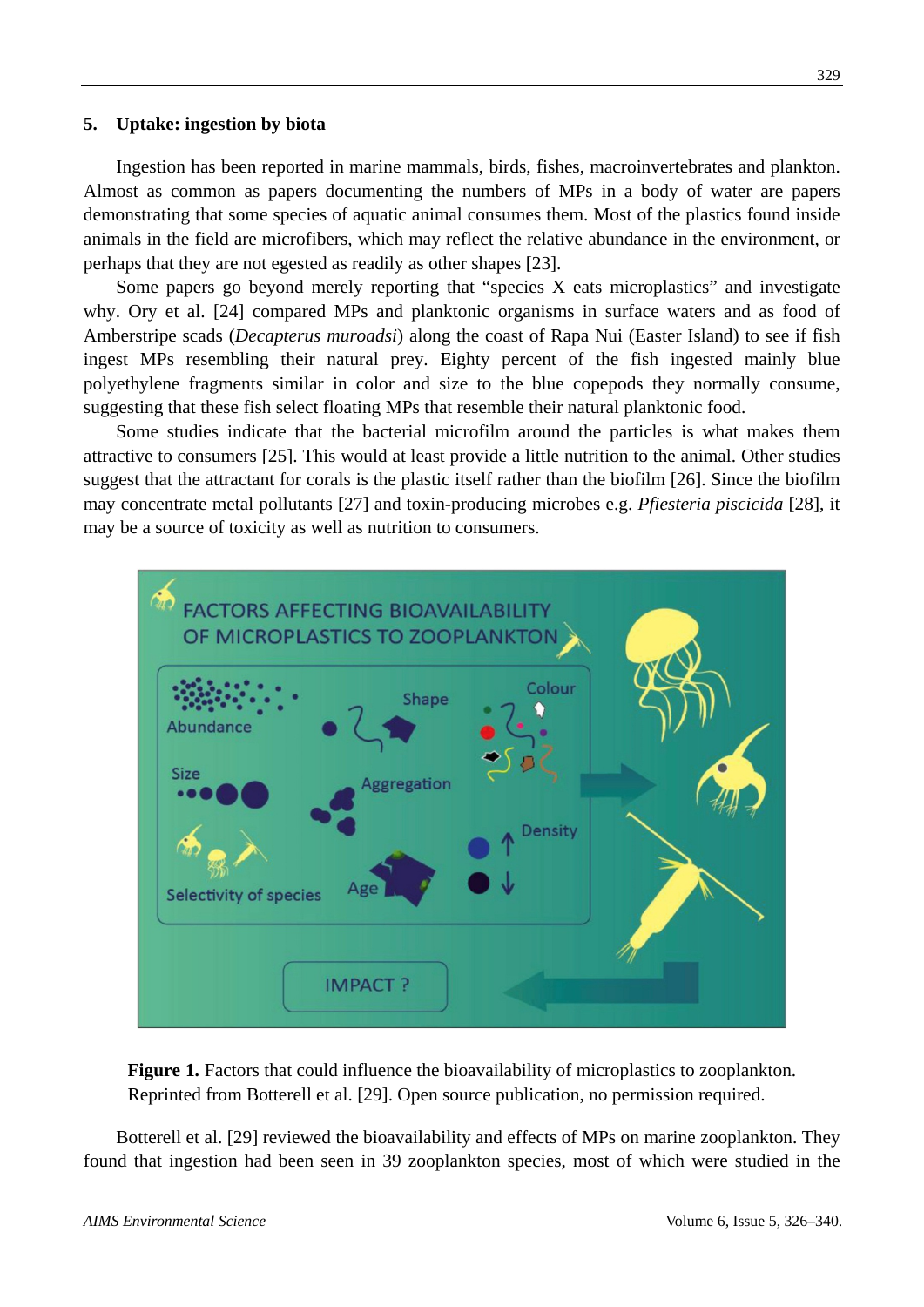laboratory. They emphasized the importance of physical differences (size, shape, type, age, and abundance) of microplastics in determining their ingestion (Figure 1). They recommend that future research should use MP types more representative of what is in the environment and in comparable concentrations. In another interesting study de Orte et al. [30] exposed both bleached (without algal symbionts) and control (with algal symbionts) sea anemones (*Aiptasia pallida*) to microfibers of nylon, polyester and polypropylene. The microfibers were introduced either alone or mixed with food (brine shrimp homogenate). When offered without shrimp, more nylon was ingested than other polymers but when offered with shrimp, over 80% of the anemones took up all types of polymers. Retention time differed between symbiotic and bleached anemones with faster egestion in anemones with symbionts. This shows that ingestion of microfibers by anemones depends on the polymer and the presence of chemical cues from prey. The reduced ability of bleached anemones to egest microfibers indicates that susceptibility to plastic is increased by prior exposure to other stressors, in this case elevated temperatures which trigger bleaching. These are all topics of research worth pursuing.

It is important to note that surface-dwelling organisms are more likely to encounter and consume polystyrene, polypropylene, and polyethylene which are less dense than seawater and float, and that animals living deeper are more likely to encounter denser plastics such as polyethylene terephalate and polyvinyl chloride [31].

What is missing in most ingestion studies, however, is investigation of how soon the plastics are egested, and what percent are, in fact, just "passing through" the animal. Most MPs found in animals' guts are fibers and fragments [32], while only a small proportion are beads. Fibers could be most numerous because their ingestion reflects environment composition and/or because fibers may not be egested as efficiently as other particles. There are numerous laboratory studies on ingestion but few on egestion, particularly at concentrations resembling those in the environment. It may be that some shapes (e.g. spheres) are more likely to pass through easily and rapidly, while fragments with sharp edges are more likely to damage tissues, and fibers are more likely to form tangles and clog up the digestive system. However, Grigorakis et al. [33] found rapid gut clearance of both microspheres and microfibers by goldfish. Besseling et al. [34] found that lugworms (*Arenicola marina*) completely egested all consumed microplastic particles overnight. However, Setälä et al. [35] found that the clam *Scrobicularia plana* took over a week to clear all consumed microbeads. Similarly, field-collected crustaceans *Nephrops norvegicus* retained plastics in their guts for over two weeks [23]. The degree and rate of egestion will depend on the shape, size, etc. of the MP, as well as the length, and complexity/morphology of the digestive tract of the animal. Studies incorporating egestion are of more interest than papers reporting ingestion by one more species.

Mussels and other filter-feeding bivalves reject undesirable particles during or immediately after capture by means of pseudofeces that are egested before being swallowed. In experimental feeding studies, most microfibers (71%) in mussels were found in the pseudofeces at all experimental concentrations [36]. Another 10% were found in feces after passing through digestive system [36]. Li et al. [37] found that in bivalves, PET plastics were taken up much more than other polymers, and that microfiber sizes of 100–250 μm were taken up much more than either smaller or larger sizes.

What is also missing from most exposure studies is the examination of another route of uptake, namely respiration. There are very few papers examining gill uptake. Watts et al. [38] found that exposure to polystyrene microspheres (8 μm) with different surface coatings had transient effects on branchial function of shore crabs*, Carcinus maenas*. Microspheres inhaled into the gill chamber had a small but significant effect on oxygen consumption after 1 h of exposure which returned to normal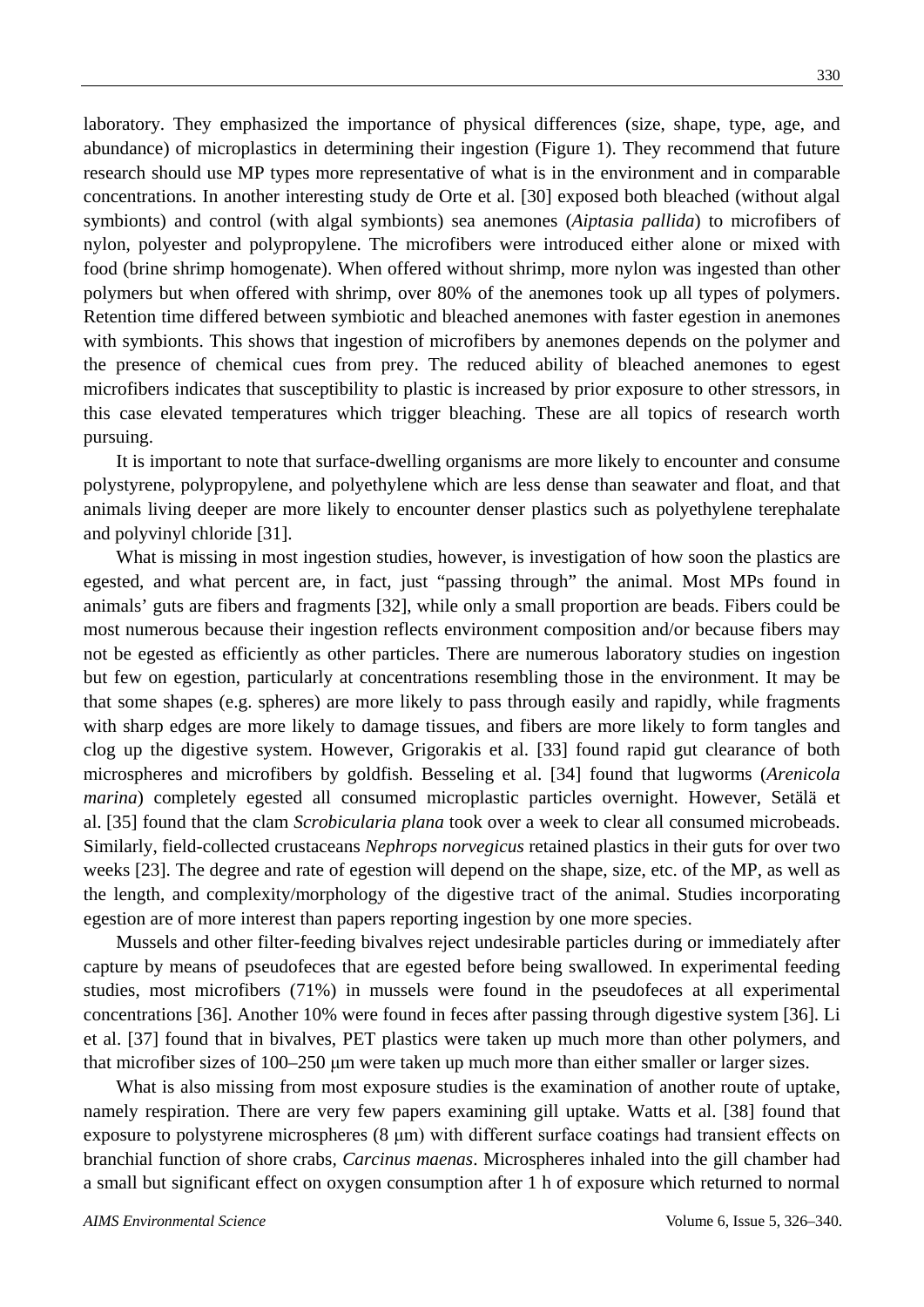levels after 16 h. Ion exchange was also affected, with a small but significant decrease in hemolymph sodium ions and increase in calcium ions after 24 h. To examine effects on osmoregulation, they subjected crabs to reduced salinity but the response to osmotic stress was unaffected by plastic concentration. Lu et al. [39] examined uptake and tissue accumulation of polystyrene microplastics (PS-MPs) in zebrafish and found that after 7 days of exposure, 5 μm diameter MPs accumulated in gills, liver, and gut, while 20 μm diameter MPs accumulated only in gills and gut. Histopathological analysis showed that both 5 μm and 70 nm (nanometers) PS-MPs caused inflammation and lipid accumulation in the liver. PS-MPs also increased the activities of the enzymes superoxide dismutase and catalase, indicating oxidative stress was induced. Since uptake by gills is passive, it may be as common as ingestion, and is worth considerably more study in more organisms, using microfibers, and not just spheres. In addition, the findings of MPs in air should prompt inhalation studies in terrestrial animals.

Recommendations: Rather than reporting that another species consumes MPs, researchers should examine what attracts them to the MP, which chemical type and shape of MPs are preferred by different organisms, and rates of egestion. Researchers should not continue to focus on microspheres, which are rare in the environment, but use representative shapes, primarily microfibers. Research into respiration as a mode of intake is greatly needed in both aquatic and terrestrial environments.

#### **6. Moving out from the digestive tract to tissues**

It is important to study to what degree MPs can move out of the digestive system into other tissues rather than being egested. Field-collected anchovy, *Engraulis encrasicolus*, were found to have MPs, primarily polyethylene, in their livers [40]. There are relatively few laboratory observations of MPs moving out from the digestive tract into tissues*. D. magna* exposed to fluorescent polystyrene spheres appeared to show translocation across the gut epithelial barrier [41]. However, when this study was repeated, [Schür](https://setac.onlinelibrary.wiley.com/action/doSearch?ContribAuthorStored=Sch%C3%BCr%2C+Christoph) et al. [42] demonstrated that the fluorescence in *D. magna* resulted from leaching of the fluorescent dye rather than the transport of MPs through the gut wall. Crabs exposed to 0.5 mm spheres showed translocation to the hemolymph, gills, and ovary [43]. However, it seems likely that some of the MPs in the crab gills got there directly from the water rather than translocating from the digestive tract. Both of these laboratory studies used spheres.

Recommendations: Most of the attention was originally on microspheres, but now that it is understood that they comprise only a small percentage of MPs in the environment future studies should use environmental mixtures (microfibers primarily) that reflect environmental concentrations of the different shapes. More definitive studies on translocation of MPs from the gut into tissues in a variety of organisms are needed.

## **7. Trophic transfer**

In laboratory studies, copepods (*Eurytemora affinis*) and polychaete larvae (*Marenzellaria* sp) ingested fluorescent polystyrene microspheres and subsequently passed them on to mysids which consumed them [36]. The blue mussel, *Mytilus edulis* took up green fluorescent polystyrene microspheres, before being fed to shore crabs (*Carcinus maenas*). Particles were subsequently detected in the hemolymph, stomach, hepatopancreas, ovary and gills of the crabs [43]. The microspheres in the crab hemolymph were 0.04% of the amount to which the mussels were exposed. Microspheres were also found in the stomach, hepatopancreas, ovary and gills of the crabs,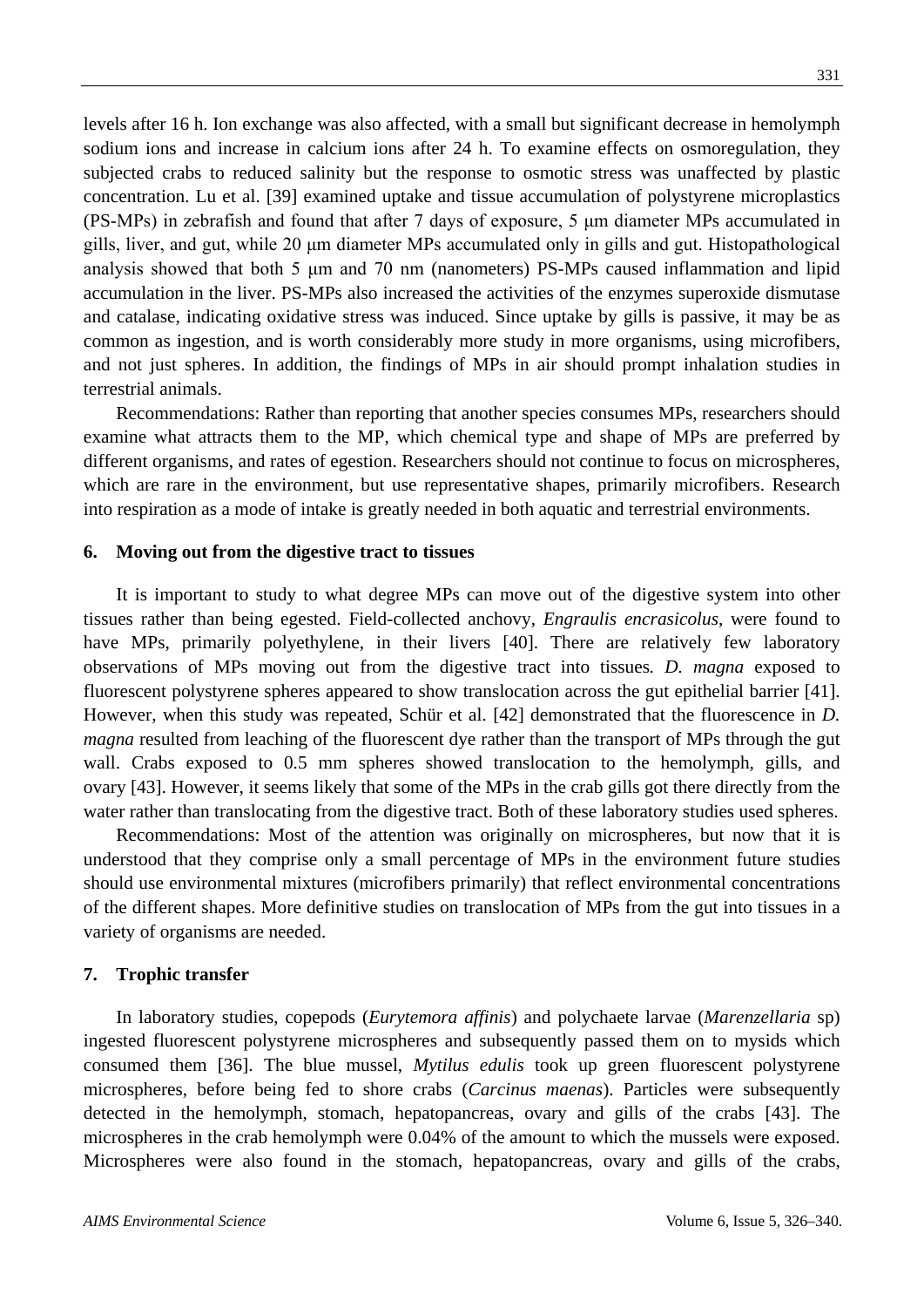decreasing over the trial period. Brown mussels (*Perna perna*) were fed polyvinylchloride (PVC) microspheres and then fed to the fish *Spheroides greelyi*, and to crabs, *Callinectes ornatus* [44]. The plastics were transferred to the predators. Thus, transfer up the food web has been demonstrated in the laboratory, but in these studies, prey organisms were fed only MPs and then fed to predators prior to egestion; then MPs were measured in the predators prior to any egestion. This sort of experimental design is not realistic.

Recommendations: Studies are needed to quantify to what degree MPs of different types, sizes, and shapes can be transferred from gut to tissues of animals and then through the food web. In such laboratory studies, MPs should be combined with "real" food and time should be provided for egestion.

## **8. Effects**

The degree and type of effects that MPs can have in an organism may depend on polymer type, size, shape, concentration, and adsorbed chemicals. Because of physical and biological processes, such as aggregation and biofouling, plastic particles on the bottom may greatly exceed the number in the water column and pose a greater risk to benthic fauna. However, most of the studies of effects have focused on pelagic organisms so there is need for more study of benthic organisms [45]. In their review [45], Haegerbaeumer et al. recommended more studies on freshwater organisms, on meiobenthic organisms in both marine and freshwater environments, and studies on MPs whose polymer composition, shape, surface properties, and exposure routes reflect those in the natural environment. They also recommended long-term studies of multiple species (model ecosystems) for greater ecological relevance.

Studies on soil organisms are also ongoing, which will be mentioned only briefly. The most abundant type of MP found in soils was microfibers, which were transported to deeper layers [46] and eaten by earthworms *Lumbricus terrestris* [47]. *L terrestris* in high concentrations of MPs showed lower cast production and altered gene expression [48], lower growth rate and higher mortality [49].

Some MPs have been found to adversely affect organisms at concentrations above environmental levels. Green et al. [50] exposed mussels (*Mytilus edulis*) to high concentrations of polyethylene fragments and noted that the number of byssus threads produced was decreased as well as their attachment strength. In many studies, clean spherical particles are used, rather than fibers or weathered fragments. In amphipods, ingested MPs can block the digestive tract and thereby reduce the amount of food they can eat [51]. Microfibers were more damaging than other types of microplastics possibly because they remained in the gut longer [51]. Jovanovic et al. [52] found that microfiber ingestion by small fish can block the digestive system, interfere with feeding, and change the animal's behavior. While Jovanovic et al. [52] used microfibers, many other studies use sizes, morphology, and/or concentration of microplastics very different from those in the environment. In a study that used environmentally relevant levels of polyethylene MPs and two bivalve species, Bour et al. [53] found changes in energy reserves in the clam *Ennucula tenuis*, in which total energy decreased in those exposed to the largest particles (125–500 μm). While changes in energy were not seen in the clam *Abra nitida*, protein content decreased in individuals exposed to the largest particles, at all concentrations. When microbeads and microfibers were compared for toxicity to Daphnids, fibers caused greater adverse effects than beads [54]. Scanning electron microscopy showed deformities in the carapace and antenna after exposure to fibers but not beads. This study showed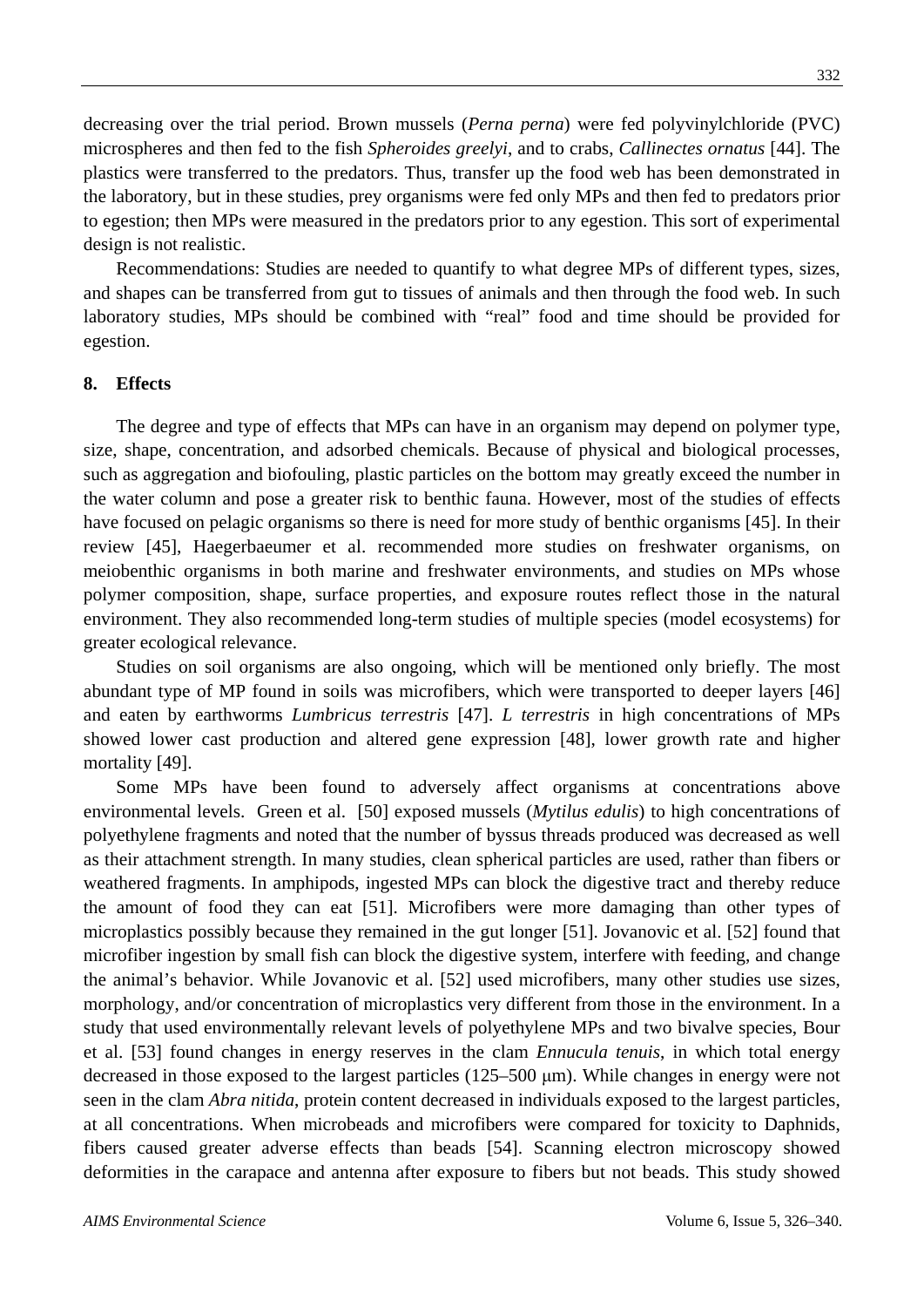that fibers pose a greater risk to *Ceriodaphnia. dubia* [54]. Foley et al. [55] performed a metaanalysis of impacts of exposure to MPs on feeding, growth, reproduction, and survival of fish and aquatic invertebrates. They observed some negative effects for all four categories of responses, but many of the effects were neutral, indicating that effects of exposure are highly variable across taxa. The most consistent effect was a reduction in consumption of natural prey when MPs were present. This effect would be expected if animals preferentially consume MPs. For some taxa, negative effects on growth, reproduction and even survival were seen. Organisms that are prey to larger predators, e.g. zooplankton, were thought to be particularly susceptible to impacts of MP pollution.

Recommendations: Rather than continuing to test clean microbeads, researchers should ideally test fibers, fragments, and beads of appropriate size ranges simultaneously in the appropriate proportions, and at concentrations near what occur in the environment. Furthermore, rather than feeding plastics with no food future studies should add MPs to food. When animals are not given food, observed effects might be attributed to microplastic intake but may in fact be due to lack of food, i.e. starvation.

#### **9. Toxicological effects**

There are two types of chemicals of concern in MP toxicity studies: (1) the chemicals in the plastic itself, including the PAH (polyaromatic hydrocarbon) polymer plus additives such as phthalates, flame retardants, pigments, stabilizers or BPA (bisphenol A ), and (2) the environmental chemicals that adsorb onto the plastic, such as PCBs (polychlorinated biphenyls), metals, and PBDEs (polybrominated diphenyl ethers). The high surface/volume ratio and small size of MPs allow substantial amounts of many environmental chemicals to adsorb onto them, but polymer type determines the degree of adsorption [56–58]. Many of these chemicals can be toxic, carcinogenic, mutagenic or endocrine disruptors.

Some of the additive chemicals can leach out from MPs. The leachate from the raw resin pellets used in manufacture of plastic products was found to affect anti-predator behaviors of periwinkle snails [59] but the snails responded differently to virgin vs beached pellets. It is likely that the virgin plastic leached out plastic additives, while the beached older plastic leached out adsorbed chemicals such as persistent organic pollutants, PAHs and metals, a more complicated mixture of contaminants. In contrast, no toxicity was observed for extracts of virgin MPs on embryos of the medaka (*Oryzias latipes*) regardless of the endpoint [60] while extracts of virgin MPs coated with 250  $\mu$ g g<sup>-1</sup> of B[a]P (benzo [a] pyrene) induced lethal effects with high embryo mortality and low hatching rate, altered swimming behavior, increase of EROD (Ethoxyresorufin-O-deethylase) activity, and DNA damage.

Since they attract environmental chemicals, it has been assumed that MPs act as a vector to transfer these toxic environmental pollutants to animals. Wardrop et al. [61] indicated that ingested microbeads can transfer adsorbed PBDEs (polybrominated diphenyl ethers) to the rainbow fish (*Melanotaenia fluviatilis*). Lower brominated congeners had the highest assimilation while higher brominated congeners did not transfer, indicating they may be too tightly adsorbed onto the plastic or unable to be assimilated for other reasons. Beckingham and Ghosh [62] demonstrated uptake of PCBs from microplastic in benthic worms, but the PCB uptake by worms was much greater from sediments than from MPs. PCB uptake was 76% lower when the PCBs were associated with polypropylene MPs, compared to sediment. The presence of MPs in the sediments had an overall effect of reducing the bioavailability and transfer of the chemicals from MPs to sediment-ingesting organisms.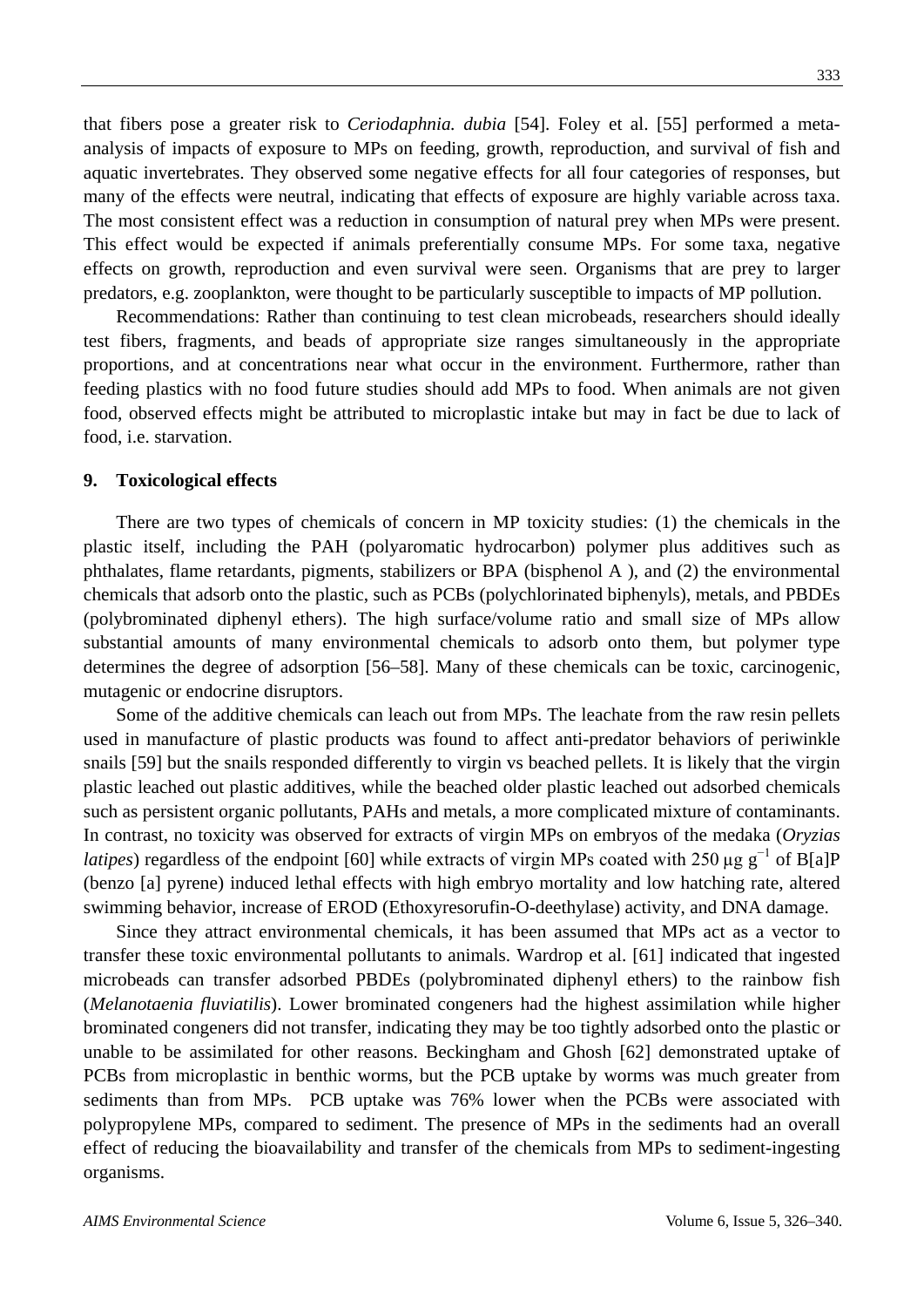In the terrestrial environment, Hodson et al. [63] found that while very little Zn desorbed from MPs in synthetic soil solution, there was greater Zn desorption from MPs in earthworm digestive systems. Tourinho et al. [64] assessed the distribution of two PCBs and phenanthrene in the soil in the presence of MPs using a mass balance model. The results showed a high variation among chemicals and microplastic types. Overall, higher partitioning of chemical contaminants to MPs in soil were predicted in comparison to aquatic environments. They reviewed many studies indicating that the presence of MPs could either increase or decrease or not affect the toxicity of environmental chemicals to soil organisms.

Batel et al. [65] found that in the laboratory benzo [a] pyrene was transferred from microplastics to *Artemia* nauplii and from them to zebrafish, via trophic transfer. Most of these studies did not use microfibers, and research is needed to ascertain which environmental chemicals may be more tightly bound to MPs of certain shape and chemistry, and how quickly they could be desorbed in the gut. Some laboratory studies report complete egestion in 24–48 hours, so it is important to learn whether the plastic remains in the gut long enough for significant desorption of various chemicals. Perhaps species with longer, more convoluted digestive systems retain plastics longer and are more likely to desorb more. It could also depend on the chemistry within the digestive tract. For example, Bakir et al. [66] found that acidic gut conditions facilitate desorption, but Bakir et al. [67] modelled the transfer of adsorbed organic contaminants to a benthic invertebrate, a fish and a seabird, and concluded that intake from food and water was the main route of exposure for phenanthrene, di(2 ethylhexyl) phthalate (DEHP), and dichlorodiphenyltrichloroethane (DDT), with negligible input from the plastic, and that contaminated MPs had a negligible impact on transfer to biota under both relevant and worst case scenarios. It was recently found that the presence of polyethylene MPs can reduce the acute toxicity of the synthetic pyrethroid bifenthrin to larvae of the midge *Chironomus tepperi* [68]. The addition of MPs significantly reduced toxicity, probably because sorption of bifenthrin to the MPs reduced its availability to the larvae [68]. Similar observations were made by Wang et al. [69] with earthworms, *Eisenia fetida,* in soil, in which the presence of MPs decreased the uptake of PCBs and PAHs into the worms.

Therefore, available evidence that microplastics act as a vector of organic pollutants into organisms is thus far inconclusive and probably depends on the pollutant, the MP type, and the organism.

Recommendations: Treating animals with extracts is not a realistic scenario. It appears likely that bioavailability of these chemical contaminants is greater from their natural food than from ingested MPs which bind the chemicals tightly; these two sources of contaminants should be compared. Studies should explore the possibility that MP types that clog up the gut and stay there longer (e.g. fibers) are likely to have more time for chemicals to desorb. Research is needed to examine the bioavailability of toxic chemicals from MPs lodged in respiratory organs, where plastics may remain for longer time periods than in the gut. These are important questions to study. There is also a need to use more microfibers instead of microspheres in such studies, reflecting the shape that is most prevalent in the environment.

## **10. Research in other fields is needed to solve the problem**

While environmental scientists focus on understanding in greater depth the environmental fate and effects of MPs, scientists from other disciplines are needed to work to reduce the inputs of MPs to the environment. Since it is best to focus such studies in fields that will make the most difference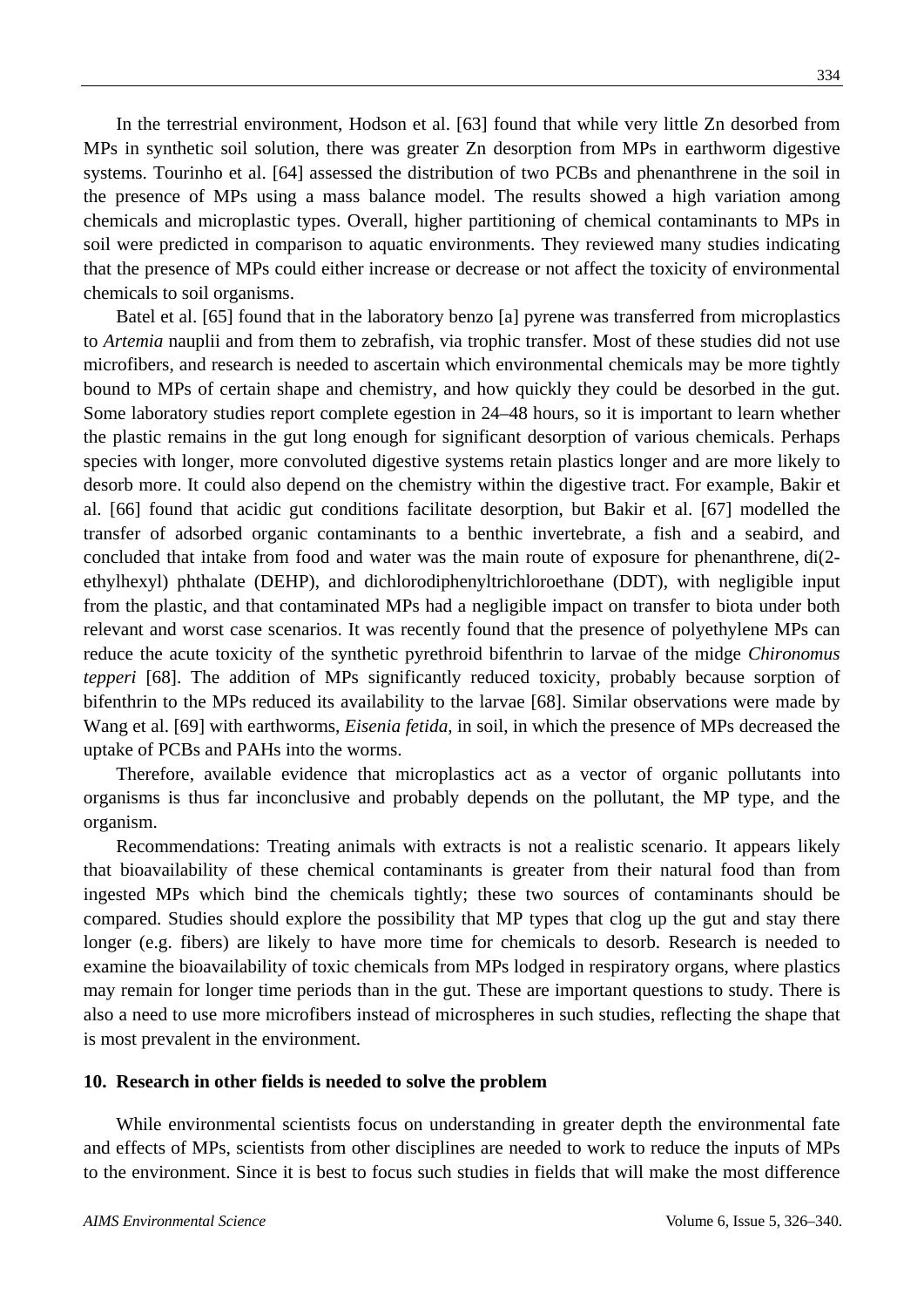and microfibers are the most abundant MPs, work should be concentrated on reducing inputs of microfibers from washing machines. Filters on washing machines may be a simple solution to reduce the release of microfibers into the environment. A filter has been developed for washing machines that traps most of the microfibers coming off clothing. A "Cora Ball" can be put into the washing machine to capture fibers during the wash; however, it captures less than 30% of the microfibers. The Lint LUV-R filter, however, captured an average of 87% of microfibers in the wash, and significantly reduced the total weight and average length of fibers in effluent [70]. The Seabin Project is trying to decrease marine pollution from MPs. They have designed a bag that can capture MPs including microfibers. However, while it traps MPs of other shapes, the bag captures only 18% of microfibers [\(https://seabinproject.com/seabin-project-tackling-microfibers-head-on/\)](https://seabinproject.com/seabin-project-tackling-microfibers-head-on/). This is reminiscent of the poor success of plankton nets in catching microfibers from the water, as discussed earlier.

Going back to the original source of the problem – synthetic textiles: not all synthetics release the same amount of fibers, and it may be possible to re-engineer the way they are made so that they won't shed (as many) fibers when washed [71]. Almroth et al. [72] tested different types of fabrics and found that all textiles shed, but polyester fleece fabrics shed the greatest amounts, averaging 7360 fibers/m<sup>-2</sup>/L<sup>-1</sup> in one wash, compared with polyester fabrics which shed 87 fibers/m<sup>-2</sup>/L<sup>-1</sup>. They found that loose textile constructions shed more, as did worn fabrics, so that high twist yarns are to be preferred for reduced shedding. Zambrano et al. [73] found that cotton and rayon fabrics also release microfibers when laundered but that those microfibers degrade in natural aquatic environments, while plastic microfibers do not. Belzagui et al. [74] recognizing that there is no consensus on the methodologies to quantify and report the results of microfiber detachment from textile garments, evaluated microfiber detachment rates of various garments to provide a set of comparable units to report the results. They found two different sources in the fabric: some are microfibers that were already loosely entangled with the fibers' grid of the garments, the others are microfibers that were ripped-off by the mechanical stress in the washing machine. They found that the microfiber length decreased from the first to the third washing cycle and noted a strong relationship between microfiber detachment and the textile's density, as noted by Almroth et al. [72]. As one example of research to re-engineer fabrics, Pena-Francesch and Demirel [75] have found a protein in squid suckers that enables tears in fabrics to heal, and thus reduces fiber shedding.

Recommendations: There is a need for textile scientists, polymer chemists, and materials scientists to develop new ways of making fabrics so they will not shed (as many) fibers when laundered. This will be an important way to reduce MP pollution in the future.

## **11. Conclusions**

Environmental sampling-At this point, more studies counting numbers in shallow aquatic samples, using nets to collect them, and counting them under a microscope are not needed to move the field forward. More analysis of concentrations in mid-water and deep sediments in the ocean, in air, and soils in various regions, including the abundance of different polymers, sizes, and shapes are needed, viewing MPs as a suite of contaminants. There is an urgent need to develop standardized methods so valid comparisons can be made.

Exposure studies-Additional reports documenting that other aquatic animals consume MPs are not necessary. Future studies should examine ingestion and egestion rates, and what attracts different species to eat MPs. Future studies examining soil biota (animals and plants) for rates of uptake from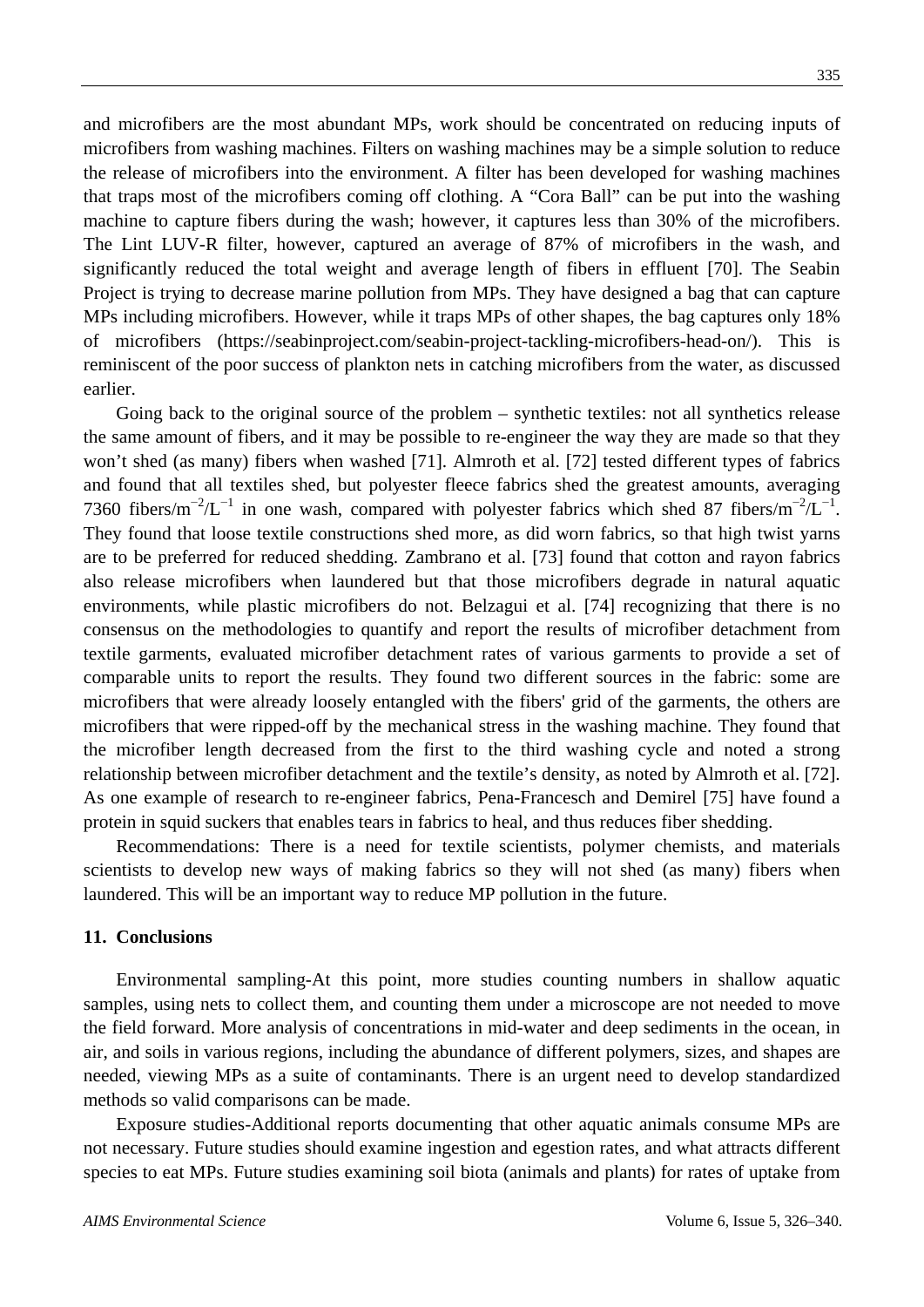the soil, and studies investigating respiration as a route of intake, both in aquatic and terrestrial animals are recommended. Since microfibers are the most abundant MP in the environment, exposure and effects studies should focus mostly on them and not continue to use spheres.

Transfer out of the digestive tract into tissues-More studies are needed to quantify and document rates of transfer to other tissues, using environmentally representative types and concentrations of MPs.

Trophic transfer studies-There is a need for realistic studies that quantify transfer rates using environmentally relevant concentrations and types of MPs, and which give both prey and predator "real food" and adequate time for egestion.

Effects-Future studies should use different polymers and shapes and should give animals "real" food in addition to MPs, so that symptoms of starvation are not interpreted as effects of the plastic. Future studies should have measures that can be compared with one another (e.g. using dry weight). Studies are needed on uptake and effects of MPs acquired through respiration.

Toxicology-Research is needed to learn what fraction of adsorbed chemical contaminants of different types can be pulled off MPs during the time that they are traveling through digestive tracts of different organisms. Future studies should examine the availability of environmental chemicals desorbed from microplastics in respiratory organs.

Other types of research that are needed to solve the problems-While environmental scientists can analyze the problems caused by MPs, other kinds of scientists are needed to develop ways of reducing their release into the environment. Inexpensive attachments to washing machines that can trap MPs can be improved, and research into polymer chemistry and materials/textile science is needed to develop textiles that do not shed (as many) microfibers.

## **Acknowledgments**

I am grateful to Beth Ravit and Keith Cooper for inviting me to give the final talk "Next Steps" at the Impacts of Microplastics in the Urban Environment Conference at Rutgers in March 2019, and to Peddrick Weis and two anonymous reviewers for their suggestions for improving this manuscript.

# **Conflict of interest**

I have no conflict of interest or source of funds for this article.

## **References**

- 1. Courtene-Jones W, Quinn B, Gary S, et al. (2017) Microplastic pollution identified in deep-sea water and ingested by benthic invertebrates in the Rockasll Trough, North Atlantic Ocean. *Environ Poll* 231: 271–280.
- 2. Sanchez-Vidal A, Thompson R, Canala M, et al. (2018) The imprint of microfibres in Southern European deep seas. *PLoS ONE* 13: e0207033
- 3. Mason S, Kammin L, Eriksen M, et al. (2016) Pelagic plastic pollution within the surface waters of Lake Michigan, USA*. J Great Lakes Res* 42: 753–759.
- 4. Schymanski D, Goldbeck C, Humpf HU, et al. (2018) Analysis of microplastics in water by micro-Raman spectroscopy: Release of plastic particles from different packaging into mineral water. *Water Res* 129: 154–162.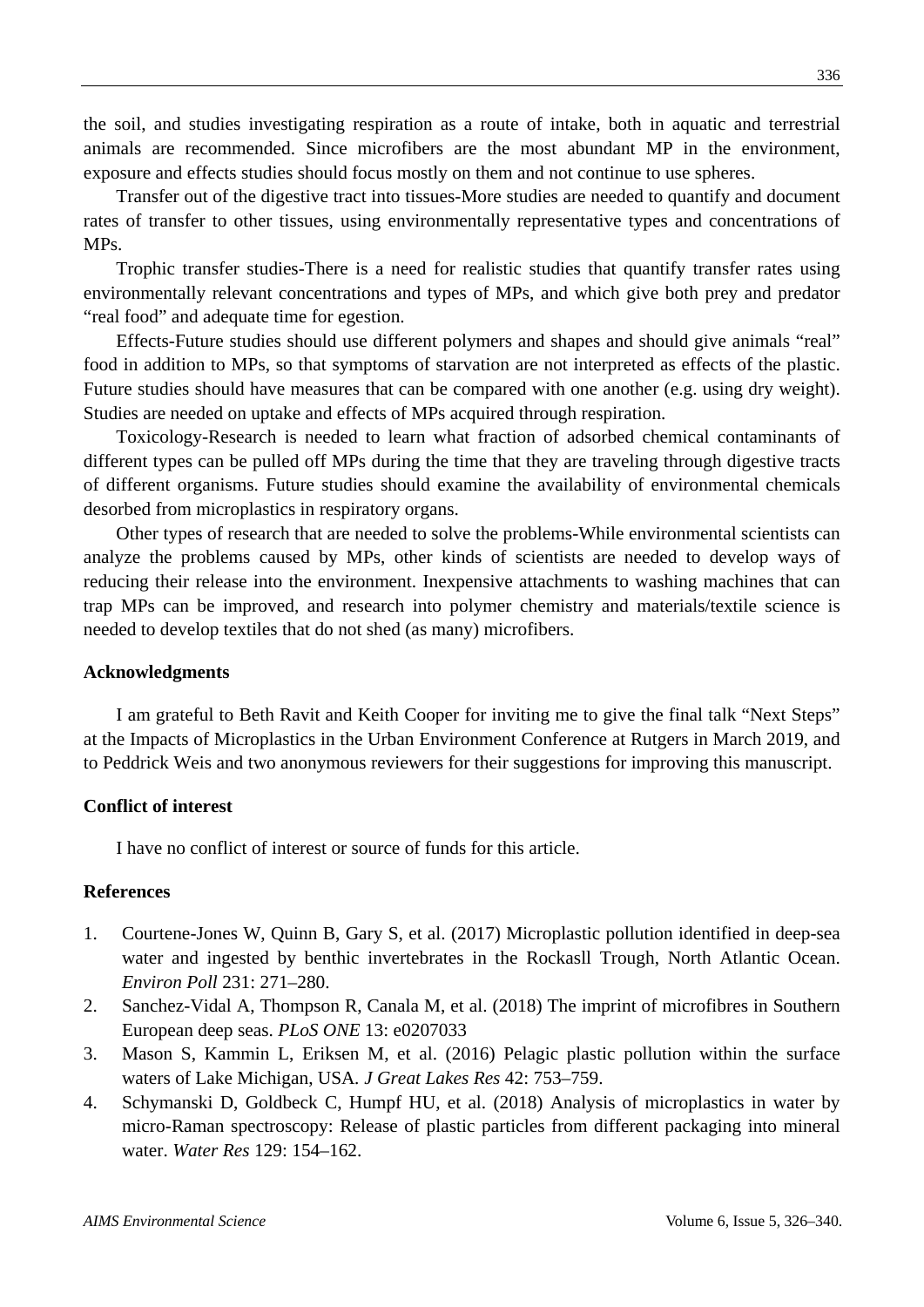- 5. Dris RJ, Gaspari J, Saad M, et al. (2016) Synthetic fibers in atmospheric fallout: a source of microplastics in the environment? *Mar Poll Bull* 104: 290–293.
- 6. Dris RJ, Gaspari J, Mirande C, et al. (2017) A first overview of textile fibers, including microplastics, in indoor and outdoor environments*. Environ Pol* 221: 453–458.
- 7. Allen S, Allen D, Phoenix V, et al. (2019) Atmospheric transport and deposition of microplastics in a remote mountain catchment. *Nature Geosci* 12: 339–344.
- 8. Zhang G, Zhang F, Li X (2019) Effects of polyester microfibers on soil physical properties: Perception from a field and pot experiment. *Sci Total Envir* 670: 1–7.
- 9. Hidalgo-Ruz V, Gutow L, Thompson R, et al. (2013) Microplastics in the marine environment: a review of the methods used for identification and quantification. *Envir Sci Tech*46: 3060– 3075.
- 10. GESAMP (2019) Guidelines or the monitoring and assessment of plastic litter and microplastics in the ocean (Kershaw P.J, Turra A. and Galgani F. editors), (IMO/FAO/UNESCO-IOC/UNIDO/WMO/IAEA/UN/UNEP/UNDP/ISA Joint Group of Experts on the Scientific Aspects of Marine Environmental Protection). Rep. Stud. GESAMP No. 99, 130p
- 11. Horton A, Walton A, Spurgeon D, et al. (2017) Microplastics in freshwater and terrestrial environments: Evaluating the current understanding to identify the knowledge gaps and future research priorities. *Sci Total Environ* 586: 127–141.
- 12 Liu D, Wang X, Fang T, et al. (2019) Source and potential risk assessment of suspended atmospheric microplastics in Shanghai*. Sci Total Environ* 675: 462–471.
- 13. Bosker T, Bouwman L, Brun N, et al. (2019) Microplastics accumulate on pores in seed capsule and delay germination and root growth of the terrestrial vascular plant *Lepidium sativum Chemosphere* 226: 774–781.
- 14. Rocha-Santos T, Duarte A (2015) A critical overview of the analytical approaches to the occurrence, the fate and the behavior of microplastics in the environment. *Trends Analyt Chem* 65: 47–53.
- 15. Green D, Kregting L, Boots B, et al. (2018) A comparison of sampling methods for seawater microplastics and a first report of the microplastic litter in coastal waters of Ascension and Falkland Islands. *Mar Poll Bull* 137: 695–701.
- 16. Burns E, Boxall A (2018) Microplastics in the aquatic environment: Evidence for or against adverse impacts and major knowledge gaps. *Envir Toxicol Chem* 37: 2776–2796.
- 17. Carr SA (2017) Sources and dispersive modes of microfibers in the environment*. Integr Environ Assess Mgmt* 13: 466–469.
- 18. Constant M, Kerherve P, Mino-Vercello-Verollet M, et al. (2019) Beached microplastics in the northwestern Mediterranean Sea. *Mar Poll Bull* 142: 263–273.
- 19. [Browne](https://pubs.acs.org/author/Browne%2C+Mark+Anthony) MA, [Crump](https://pubs.acs.org/author/Crump%2C+Phillip) P, Nivenet SJ, et al. (2011) Accumulation of Microplastic on Shorelines Worldwide: Sources and Sinks. *Environ Sci Technol* 45: 9175–9179.
- 20. IUCN: Boucher J, Friot D (2017) Primary Microplastics in the Oceans: A Global Evaluation of Sources. Gland, Switzerland: IUCN. 43pp.
- 21. Rochman C, Brookman C, Bikker J, et al. (2019) Rethinking microplastics as a diverse contaminant suite. *Envir Toxicol Chem* 38: 703–711.
- 22. Taylor M.L, Gwinnett C, Robinson L, et al. (2016) Plastic microfibre ingestion by deep-sea organisms. *Sci Rept* 6 article 33997.
- 23. Murray F, Cowie P (2011) Plastic contamination in the decapod crustacean *Nephrops norvegicus* (Linnaeus 1758). *Mar Poll Bull* 62: 1207–1217.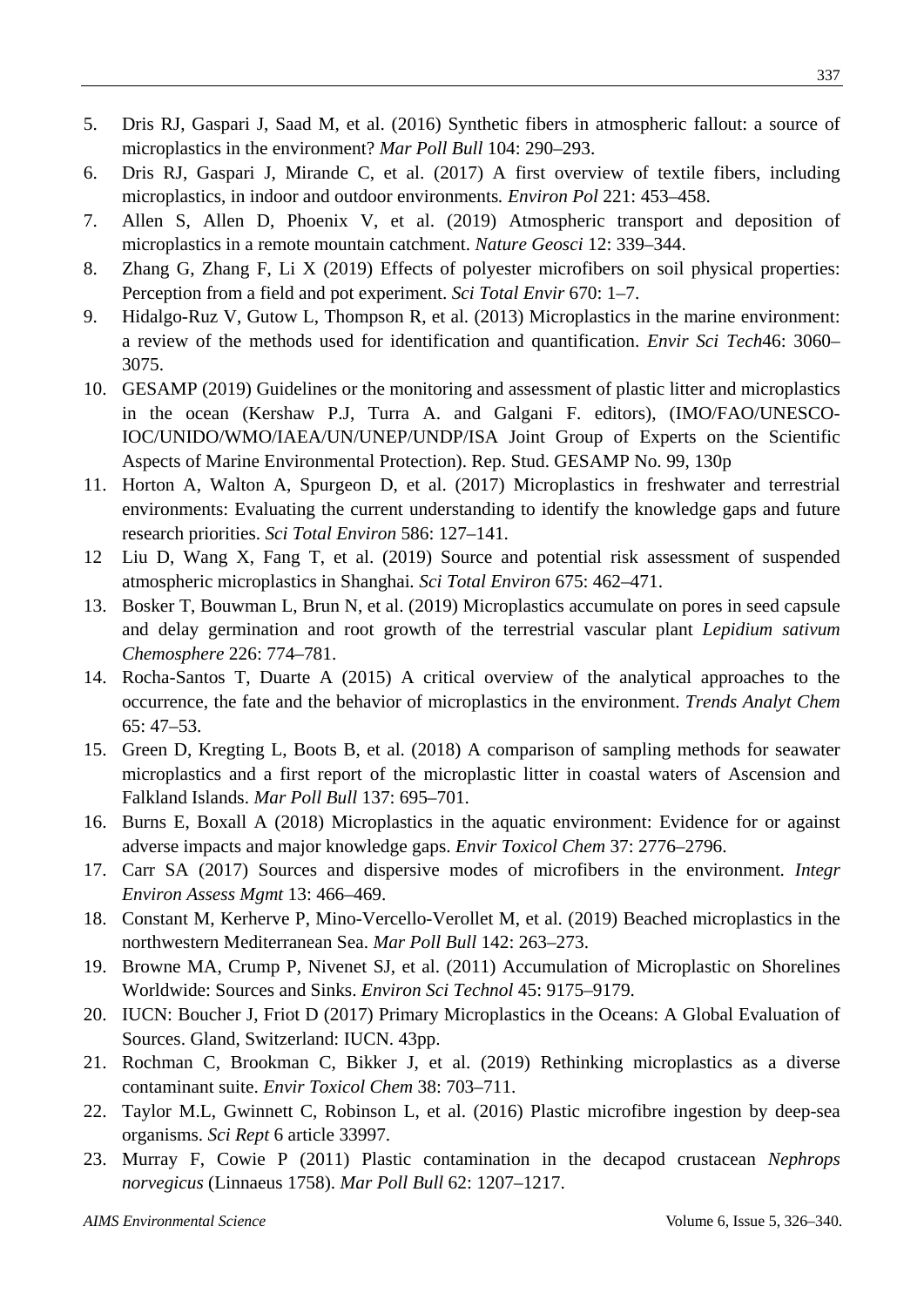- 24. Ory N, Sobral P, Ferreira M, et al. (2017) Amberstripe scad *Decapterus muroadsi* (Carangidae) fish ingest blue microplastics resembling their copepod prey along the coast of Rapa Nui (Easter Island) in the South Pacific subtropical gyre. *[Sci Total Envir](https://www.sciencedirect.com/science/journal/00489697)* 586: 430–437.
- 25. Savoca MS, Tyson CW, McGill M, et al. (2017) Odours from marine plastic debris induce food search behaviours in a forage fish. *Proc. R. Soc. B* 284: 20171000. [http://dx.doi.org/10.1098/rspb.2017.1000.](http://dx.doi.org/10.1098/rspb.2017.1000)
- 26. Allen AS, Seymour A, Rittschof D (2017) Chemoreception drives plastic consumption in a hard coral. *Mar Poll Bull* 124: 198–205.
- 27. Richard H, Carpenter E, Komada T, et al. (2019) Biofilm facilitates metal accumulation onto microplastics in estuarine waters. *Sci Total Environ* 683: 600–608.
- 28. Kettner MT, Oberbeckmann S, Labrenz M, et al. (2019) The eukaryotic life of microplastics in brackish environments. *Front Microbiol* 10: 1–13
- 29. Botterell Z, Beaumont N, Dorrington T, et al. (2019) Bioavailability and effects of microplastics on marine zooplankton: A review. *Environ Poll* 245: 98–110.
- 30. de Orte MS, Clowez S, Caldeira K (2019) Response of bleached and symbiotic sea anemones to plastic microfiber exposure. *Environ Poll* 249: 512–517.
- 31. Cole M, Lindeque P, Fileman E, et al. (2013) Microplastic ingestion by zooplankton. *Envir Sci Tech* 47: 6646–6655.
- 32. Mohsen M, Wang Q, Zhang L, et al. (2019) Microplastic ingestion by the farmed sea cucoumber *Apostichopus japonicus* in China. *Environ Pollut* 245: 1071–1078.
- 33. Grigorakus S, Mason S, Drouillard K (2017) Determination of the gut retention of plastic microbeads and microfibers in goldfish (*Carassius auratus*). *Chemosphere* 169: 233–238.
- 34. Besseling E, Wegner A, Foekema EM, et al. (2013) Effects of microplastics on fitness and PCB bioaccumulation by the lugworm *Arenicola marina* (L.). *Environ Sci Tech* 47: 593–600.
- 35. Setälä O, Fleming-Lehtinen V, Lehtiniemi M (2014) Ingestion and transfer of microplastics in the planktonic food web. *Environ Poll* 185: 77–83.
- 36. Woods M, Stack M, Fields D, et al. (2018) Microplastic fiber uptake, ingestion, and egestion rates in blue mussel (*Mytilus edulis*). *Mar Poll Bull* 137: 638–645.
- 37. Li L, Cai H, Rochman C, et al. (2019) The uptake of microfibers by freshwater Asian clams (*Corbicula fluminea*) varies based upon physicochemical properties. *Chemosphere* 221: 107– 114.
- 38. Watts AJ, Urbina MA, Goodhead R, et al. (2016) Effect of microplastic on the gills of the shore crab *Carcinus maenas*. *Environ Sci Technol* 50: 5364–5369.
- 39. Lu Y, Zhang Y, Deng Y, et al. (2016) Uptake and accumulation of polystyrene microplastics in zebrafish (*Danio rerio*) and toxic effects in liver. *Envir Sci Tech* 50: 4054–4060.
- 40. Collard F, Gilbert B, Compere P, et al. (2017) Microplastics in the livers of European anchovies (*Engraulis encrasicolus* L.). *Environ Poll* 229: 1000–1005.
- 41. Rosenkrantz P, Chaudhry Q, Stone V, et al. (2009) A comparison of nanoparticle and fine particle uptake by *Daphnia magna*. *Environ Toxicol Chem* 28: 2142–2149.
- 42. [Schür](https://setac.onlinelibrary.wiley.com/action/doSearch?ContribAuthorStored=Sch%C3%BCr%2C+Christoph) C, Rist S, Baun A, et al. (2019) When fluorescence is not a particle: The tissue translocation of microplastics in *Daphnia magna* seems an artifact. *Environ Toxicol Chem*
- 43. Farrell P, Nelson K (2013) Trophic level transfer of microplastic: *Mytilus edulis* (L.) to *Carcinus maenas* (L.). *Envir Poll* 177: 1–3.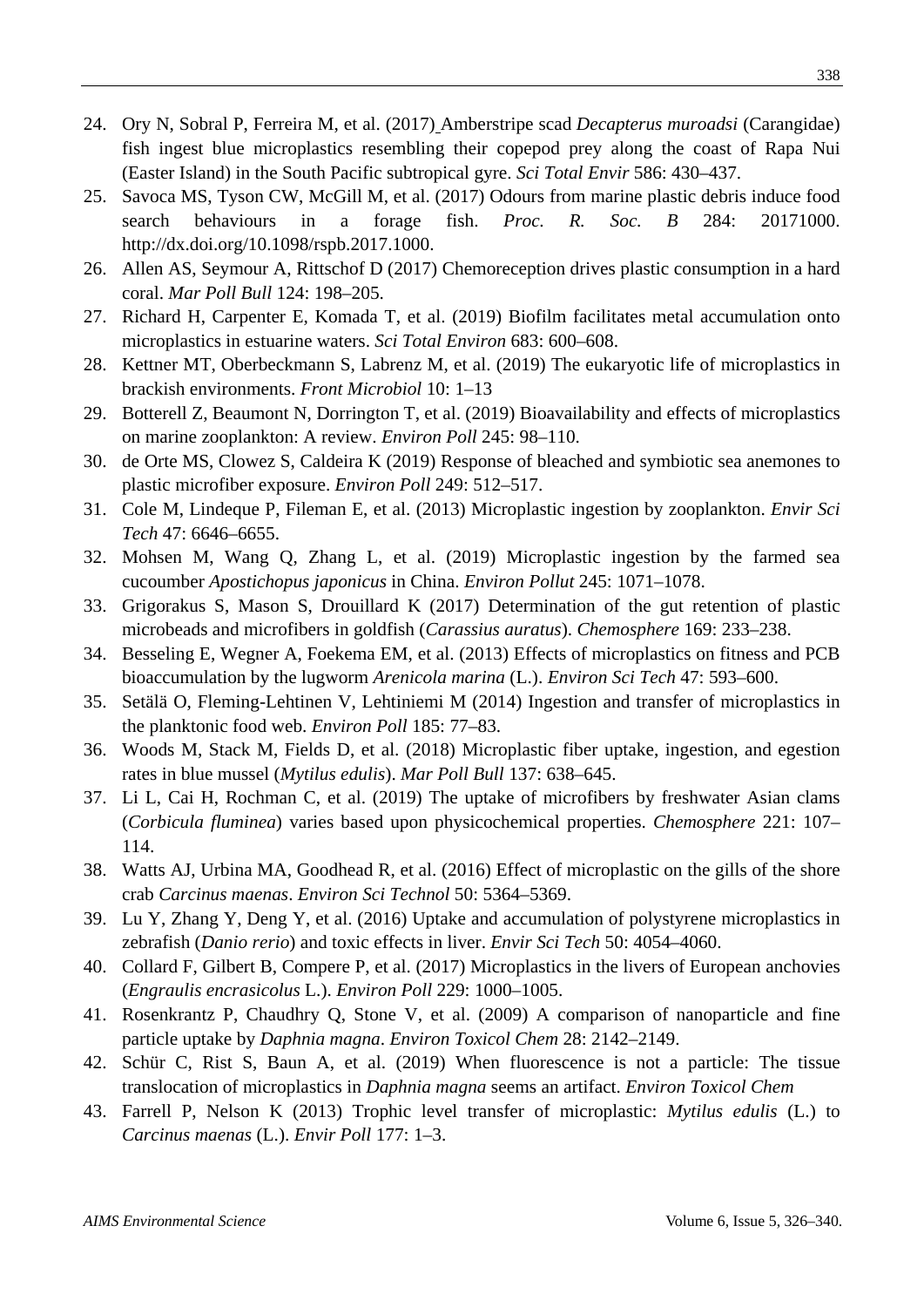- 44. Santana M, Moreira F, Turra A (2017) Trophic transference of microplastics under a low exposure scenario: insights on the likelihood of particle cascading along marine food webs. *Mar Poll Bull* 121: 154–159.
- 45. Haegerbaeumer A, Mueller MT, Fueser H, et al. (2019) Impacts of micro-and nano-sized plastic particles on benthic invertebrates: A literature review and gap analysis. *Front Envir Sci* 7: 17.
- 46. Rillig M, Ziersch L, Hempel S (2017) Microplastic transport in soil by earthworms. *Sci Reports*  7. Article number 1362.
- 47. Zhu F, Zhu C, Wang C, et al. (2019) Occurrence and ecological impacts of microplastics in soil systems: A review. *Bull Environ Contam Toxicol* 102: 741–749.
- 48. Prendergast-Miller M, Katsiamides A, Abbass, M, et al. (2019) Polyester-derived microfibre impacts on the soil dwelling earthworm, *Lumbricus terrestris*. *Environ Pollut* 251: 453–459.
- 49. Lwanga E, Gertsen H, Gooren H (2016) Microplastics in the terrestrial ecosystem: Implications for *Lumbricus terrestris* (Oligochaeta, Lumbricidae). *Environ Sci Tech* 505: 2685–2691.
- 50. Green D, Colgan T, Thompson R, et al. (2019) Exposure to microplastics reduces attainment strength and alters the haemolymph proteome of blue mussels (*Mytilus edulis*). *Envir Poll* 246: 423–434.
- 51. Au S, Bruce T, Bridges W (2015) Responses of *Hyalella azteca* to acute and chronic microplastic exposures*. Environ Toxicol Chem* 34: 2564–2572.
- 52. Jovanovic B (2017) Ingestion of microplastic by fish and its potential consequences from a physical perspective*. Integr Environ Assess Managmt* 13: 510–515.
- 53. Bour A, Haarr A, Keiter S, et al. (2018) Environmentally relevant microplastic exposure affects sediment-dwelling bivalves. *Envir Poll* 236: 652–660.
- 54. Ziajahromi S, Kumar A, Neale P, et al. (2017) Impact of microplastic beads and fibers on waterflea (*Ceriodaphnia dubia*) survival, growth, and reproduction: Implications of single and mixture exposures. *Environ Sci Technol* 51: 13397–13406.
- 55. [Foley CJ,](https://www.ncbi.nlm.nih.gov/pubmed/?term=Foley%20CJ%5BAuthor%5D&cauthor=true&cauthor_uid=29529442) [Feiner ZS,](https://www.ncbi.nlm.nih.gov/pubmed/?term=Feiner%20ZS%5BAuthor%5D&cauthor=true&cauthor_uid=29529442) [Malinich TD,](https://www.ncbi.nlm.nih.gov/pubmed/?term=Malinich%20TD%5BAuthor%5D&cauthor=true&cauthor_uid=29529442) et al. (2018) A meta-analysis of the effects of exposure to microplastics on fish and aquatic invertebrates. *Sci Total Envir* 631–632: 550–559.
- 56. Rochman C, Hoh E, Hentschel B, et al. (2013) Long-term field measurement of sorption of organic contaminants to five types of plastic pellets: implications for plastic marine debris. *Environ Sci Tech* 47: 1646–1654.
- 57. Rochman C, Hoh E, Kurobe T, et al. (2013) Ingested plastic transfers hazardous chemicals to fish and induces hepatic stress. *Sci Rep* 3: 3263.
- 58. Rochman C, Hentschel B, Teh S (2014) Long-term sorption of metals is similar among plastic types: implications for plastic debris in aquatic environments. *PloS One* 9: e85433.
- 59. Seuront L (2018) Microplastic leachates impair behavioural vigilance and predator avoidance in a temperate intertidal gastropod. *Biol Lett* 14: 20180453.
- 60. Pannetier P, Morin B, [Clérandeau](https://www.sciencedirect.com/science/article/pii/S0269749118331658?dgcid=raven_sd_via_email#!) C, et al. (2019) Toxicity assessment of pollutants sorbed on environmental microplastics collected on beaches: Part II – adverse effects on Japanese medaka early life stages. *Environ Poll* 248: 1098–1107.
- 61. Wardrop P, Shimeta J, Nugegoda D, et al. (2016) Chemical pollutants sorbed to ingested microbeads from personal care products accumulate in fish. *Environ Sci Technol* 50: 4037–4044.
- 62. Beckingham B, Ghosh U (2017) Differential bioavailability of polychlorinated biphenyls associated with environmental particles: Microplastic in comparison to wood, coal and biochar. *Environ Poll* 220: 150–158.